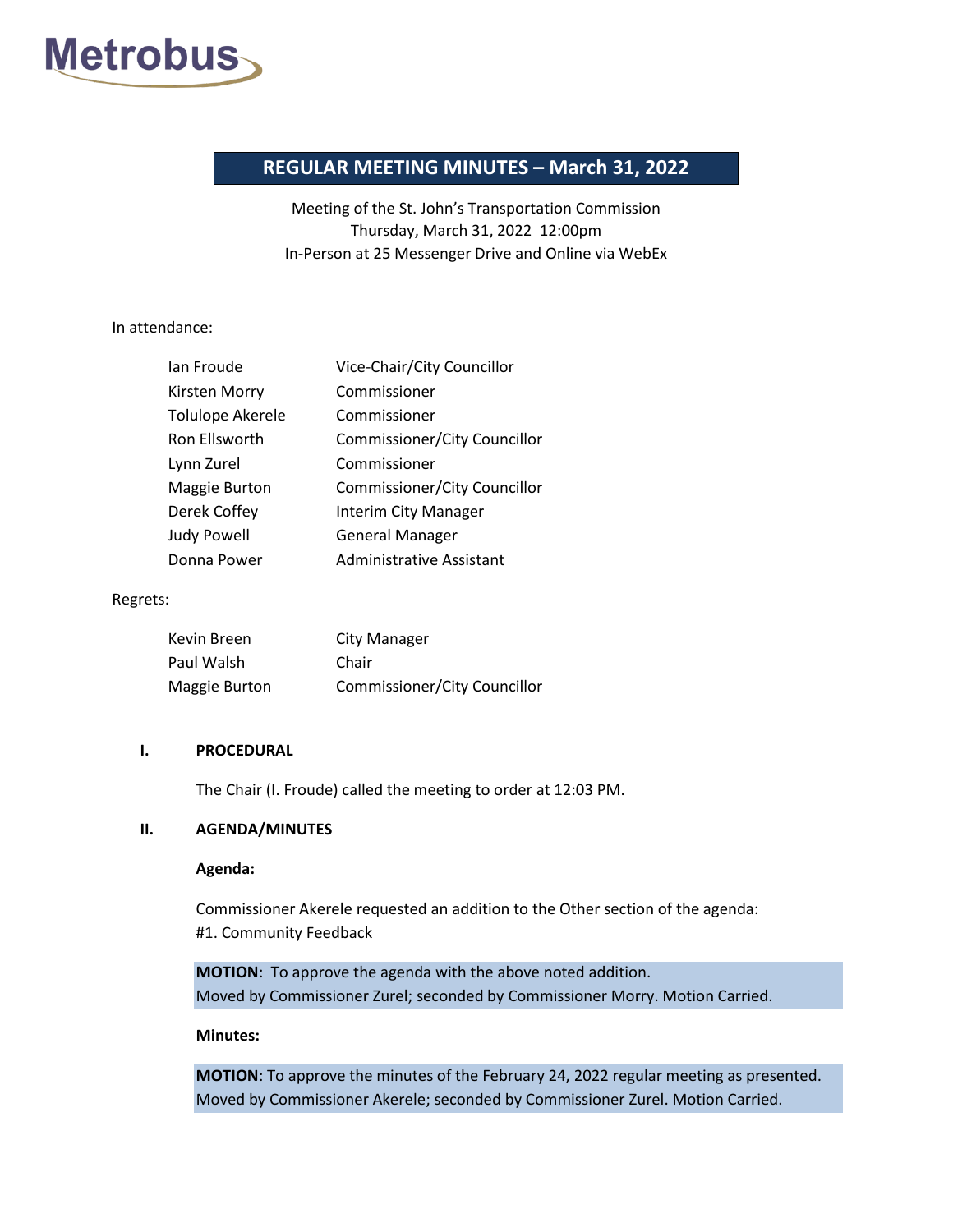# **III. BUSINESS ARISING**

# **IV. NEW BUSINESS**

# **1. Tender 2022038 – Lubricants**

The results of the tender submissions were presented (see *Tender 2022038 Recommendation* on page 5) with the lowest bids for each category recommended for approval.

**MOTION**: To approve the purchase of Tender 2022038 items to the lowest bidder meeting specifications as follows:

| <b>Item</b>                 | Quantity | <b>Price per Unit</b> | <b>Successful Bidder</b>    |
|-----------------------------|----------|-----------------------|-----------------------------|
| <b>Hydraulic Oil</b>        | 500L     | 4.250                 | Western Petroleum           |
| Motor Oil 15W40             | 10,000L  | 3.720                 | Western Petroleum           |
| Grease EP-2 22KG            | 400KG    | 7.270                 | Western Petroleum           |
| Grease EP-2 205L            | 1,000L   | 5.810                 | Harvey's Oil                |
| 50/50 Extended Life         | 9,000L   | 2.640                 | <b>Shoreline Lubricants</b> |
| Antifreeze                  |          |                       |                             |
| Windshield Wash             | 4,000L   | 1.100                 | Harvey's Oil                |
| Antifreeze                  |          |                       |                             |
| Traxon 75W90                | 2,500L   | 9.150                 | <b>Shoreline Lubricants</b> |
| Synthetic                   |          |                       |                             |
| <b>Heavy Duty Synthetic</b> | 2,000L   | 10.000                | <b>Tri Star</b>             |
| <b>Blend Transmission</b>   |          |                       |                             |
| <b>Fluid</b>                |          |                       |                             |
| <b>DEF Fluid</b>            | 20,000L  | 1.320                 | <b>Shoreline Lubricants</b> |
| Dexron III                  | 5,000L   | 3.900                 | <b>Shoreline Lubricants</b> |
| <b>Transmission Fluid</b>   |          |                       |                             |

# Discussion:

Commissioner Zurel inquired if there might be opportunity to achieve cost savings if items are grouped rather than individualized. The General Manager responded that previous experience has demonstrated that for these types of items, there are more savings to be found using different vendors.

Moved by Commissioner Ellsworth; seconded by D. Coffey. Motion Carried.

# **2. General Manager's Report**

### Bus Shelter Tender:

The General Manager noted the Tender has been issued but the delivery date will likely be delayed due to supply chain issues with aluminum.

### Bus Stops – Gathering Place:

Chair Froude inquired if installing needle boxes has been considered. The General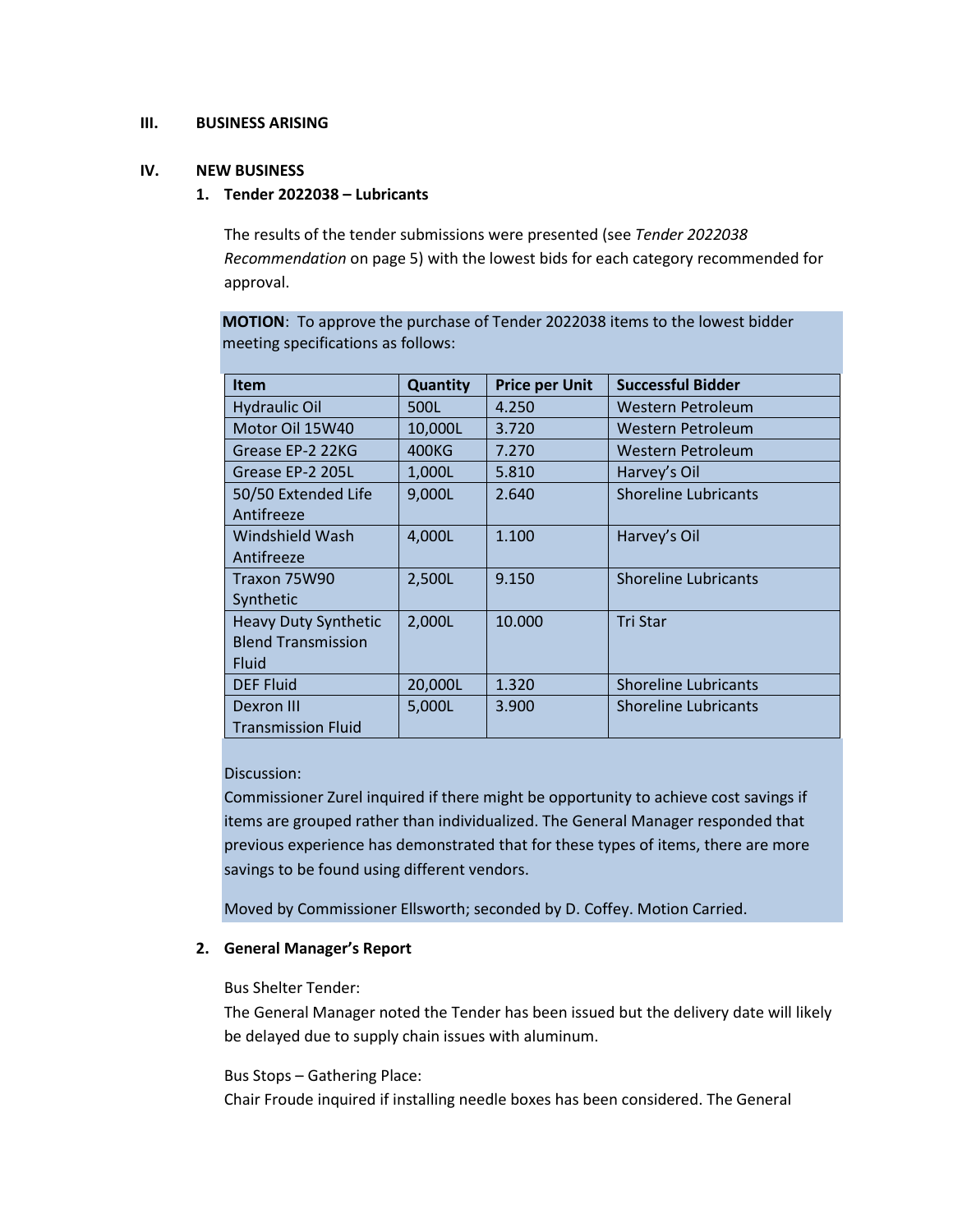Manager responded that this has been explored with City staff but the recommendation was to use garbage cans.

#### VIA Software – GoBus:

Chair Froude acknowledged the improved willingness of Newfound Cabs to utilize the GoBus software. Commissioner Ellsworth added that any issues taxis are facing now are minor in nature and are quickly resolved thanks to improved cooperation between Newfound and MVT. Commissioner Ellsworth also recognized the work of Rita Dawson, Senior Systems Administrator (Metrobus) to support Newfound in this initiative. There are presently 4 taxis utilizing the software and offering dedicated service to GoBus.

### **3. Executive Summary Report**

#### GoBus Eligibility Assessments:

Commissioner Zurel inquired if there is any indication that the volume of assessments is increasing in March given that the number is still quite low in February. The General Manager informed that during a call with Telus' Business Development Manager it was noted that the planned staff additions have now been put in place and that this is allowing them to complete more assessments as anticipated.

#### GoBus Cancellations:

Commissioner Zurel asked if the decline in percentage cancellations in February is indicative of customers becoming more trustworthy of the system. The General Manager suggested it may be, but also there are likely people who are just deciding not to book. Commissioner Ellsworth added that ridership overall was higher in February and with the software working better the number of erroneous cancellations is reduced.

#### GeoTabs:

Chair Froude requested further information to understand more about the purpose and use of GeoTabs. The General Manager informed that they are supplying telematic information, such as location, fuel usage, etc. from the buses which will be used for analytic purposes as well as to provide information for the City's electrification study.

#### **4. Financial Statements – February 2022**

Commissioner Zurel noted the ridership levels on Routes 21 (still reduced) and 22 (increasing) and inquired about the process to assess routes. The General Manager advised that there are many considerations and sometimes a route may not be operationally efficient but to remove or reduce service would be socially detrimental. Commissioner Akerele commented on the importance of assessing demographic changes in order to best respond to the needs of the community. The General Manager